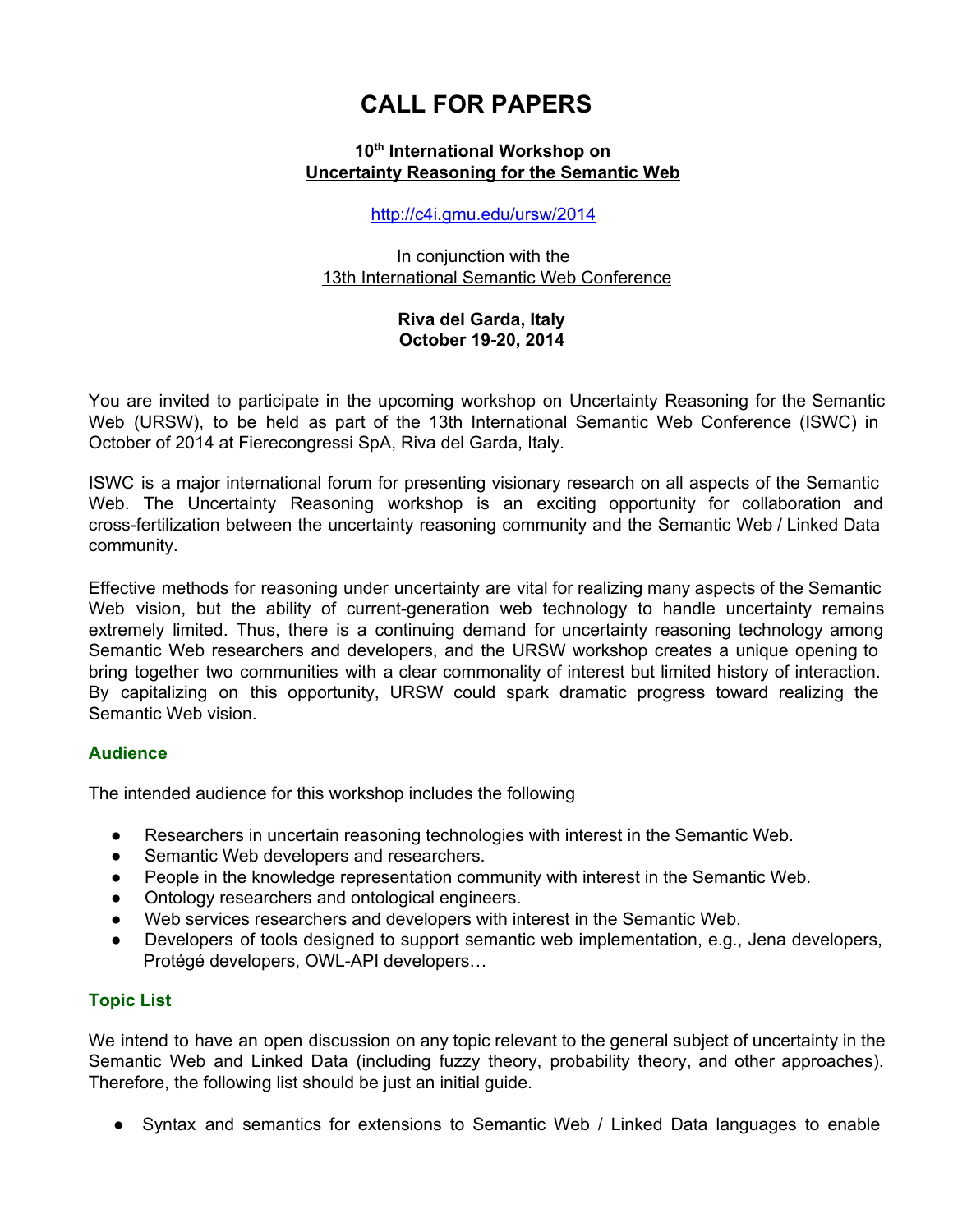representation of uncertainty

- Logical formalisms to support uncertainty in Semantic Web / Linked Data languages
- Probability theory as a means of assessing the likelihood that terms in different ontologies refer to the same or similar concepts
- Architectures for applying plausible reasoning to the problem of ontology mapping
- Using fuzzy approaches to deal with imprecise concepts within ontologies
- The concept of a probabilistic ontology and its relevance to the Semantic Web
- Best practices for representing uncertain, incomplete, ambiguous, or controversial information in the Semantic Web / Linked Data
- The role of uncertainty as it relates to web services and cloud computing
- Interface protocols with support for uncertainty as a means to improve interoperability among web services
- Uncertainty reasoning techniques applied to trust issues in the Semantic Web and Linked Data
- Existing implementations of uncertainty reasoning tools in the context of the Semantic Web and Linked Data
- Issues and techniques for integrating tools for representing and reasoning with uncertainty;
- The future of uncertainty reasoning for the Semantic Web and Linked Data
- We intend to have an open discussion on any topic relevant to the general subject of uncertainty in the Semantic Web and Linked Data (including fuzzy theory, probability theory, and other approaches).
- Therefore, the following list should be just an initial guide.

## **Important Dates**

| July 7        | Paper submissions due                                       |
|---------------|-------------------------------------------------------------|
| July 30       | Paper acceptance notification                               |
| August 20     | Camera-ready papers due                                     |
| October 19-20 | 10th Workshop on Uncertainty Reasoning for the Semantic Web |

### **Submission Details**

The URSW will be accepting submissions of technical papers and position papers. Each submission will be evaluated for acceptability by at least three members of the Program Committee. Decisions about acceptance will be based on relevance to the above topic list, originality, potential significance, topicality and clarity. Since all accepted papers will be presented at the workshop, we require that at least one of the submitting authors must be a registered participant at the ISWC 2014 Conference, and committed to attend the URSW Workshop.

Submissions to the workshop are only accepted in electronic format and should be sent via the workshop's submission site: [https://www.easychair.org/account/signin.cgi?conf=ursw2014](https://www.google.com/url?q=https%3A%2F%2Fwww.easychair.org%2Faccount%2Fsignin.cgi%3Fconf%3Dursw2014&sa=D&sntz=1&usg=AFQjCNEs_NG0igZ3xJMNuxfEttQElvSbSQ). Papers must be formatted in the style of the Springer Publications format for Lecture Notes in Computer Science (LNCS). This is the very same format adopted by the ISWC 2014. For complete details, the see Springer's Author Instructions and the Springer's Author Instructions  $(\text{http://www.springer.com/computer/lncs?SGWID=0-164-6-793341-0}).$ 

**Technical papers** submitted to the URSW Workshop **must not exceed 12 pages**, including figures and references. Submissions exceeding this limit will not be reviewed.

**Position papers** consist of a summary of ideas, projects, or any research efforts that are relevant to the URSW Workshop and **must not exceed 4 pages**.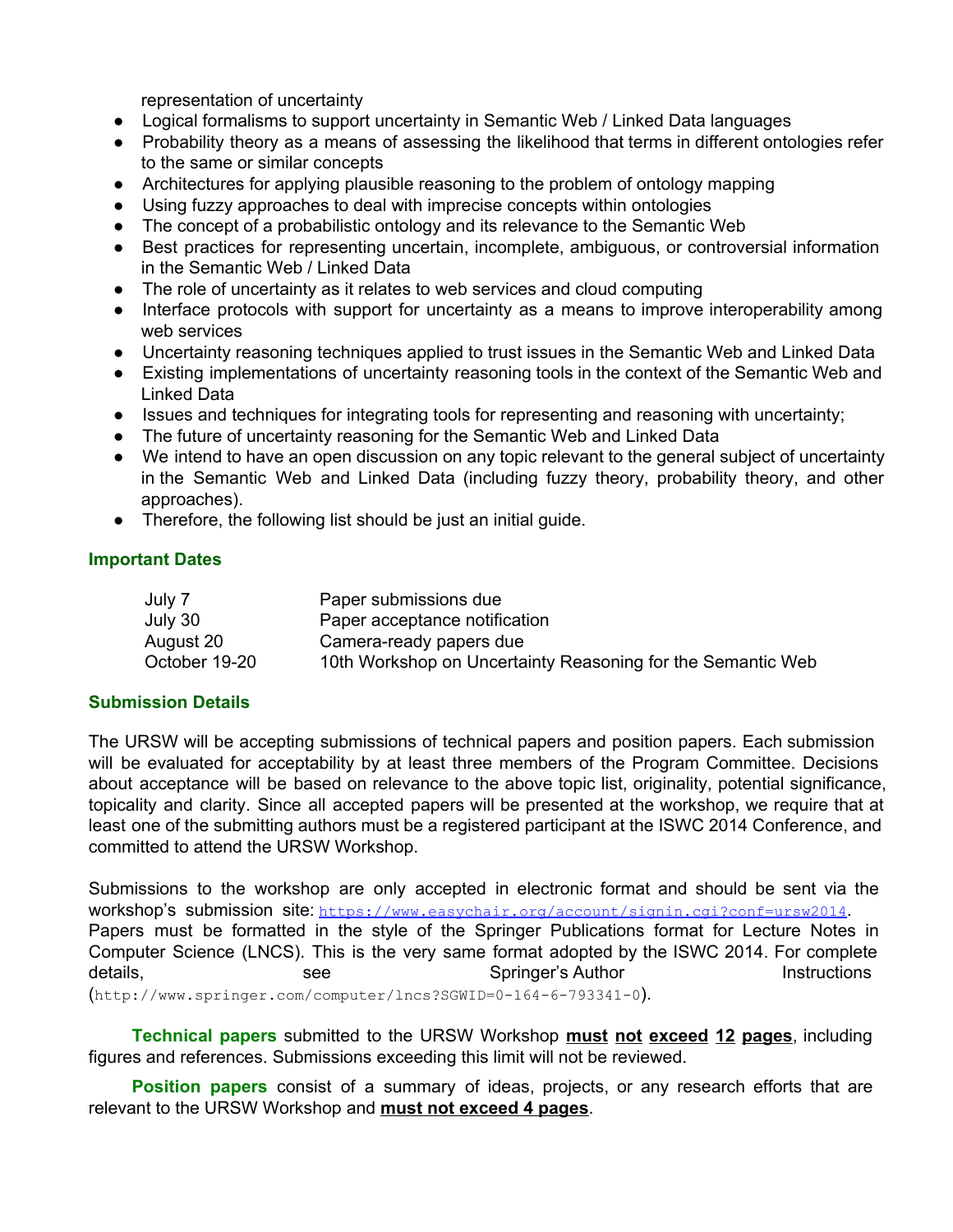### **Presentation and Publication**

URSW 2014 will be a half-day workshop.

All papers accepted to the URSW will be presented during the workshop and published in the workshop proceedings. Authors of accepted technical papers will have 20 minutes to present their work, while authors of accepted position papers will have a 10-minute slot to share their ideas. After each presentation, 5 minutes will be allocated to questions from the audience. Both technical and position papers will be published in the URSW workshop proceedings, to be available after the ISWC 2014 conference.

In addition, extended and revised versions of selected technical papers accepted for presentation at the URSW 2014 will be eligible for participating in a "Journal of Data Sematics" special issue with the best ISWC 2014 workshop papers or in a joint post-proceedings book ("Uncertainty Reasoning for the Semantic Web IV") with papers from the next editions of the URSW workshop.

## **Organizing Committee**

- Fernando Bobillo University of Zaragoza, Spain
- Rommel N. Carvalho Brazil's Office of the Comptroller General / University of Brasília, Brazil
- Davide Ceolin VU University Amsterdam, Netherlands
- Paulo C. G. Costa George Mason University, USA
- Claudia d'Amato University of Bari, Italy
- Nicola Fanizzi University of Bari, Italy
- Kathryn Laskey George Mason University, USA
- Kenneth J. Laskey MITRE Corporation, USA
- Thomas Lukasiewicz University of Oxford, UK
- Trevor Martin University of Bristol, UK
- Matthias Nickles DERI, National University of Ireland, Galway, Ireland
- Michael Pool Vertical Search Works, Inc., USA

### **Program Committee**

- Fernando Bobillo University of Zaragoza, Spain
- Rommel N. Carvalho Brazil's Office of the Comptroller General / University of Brasília, Brazil
- Davide Ceolin VU University of Amsterdam, Netherlands
- Paulo C. G. Costa George Mason University, USA
- Fabio G. Cozman Universidade de Sao Paulo, Brazil
- Claudia d'Amato University of Bari, Italy
- Nicola Fanizzi University of Bari, Italy
- Marcelo Ladeira University of Brasilia, Brazil
- Kathryn B. Laskey George Mason University, USA
- Kenneth J. Laskey MITRE Corporation, USA
- Thomas Lukasiewicz Oxford University, UK